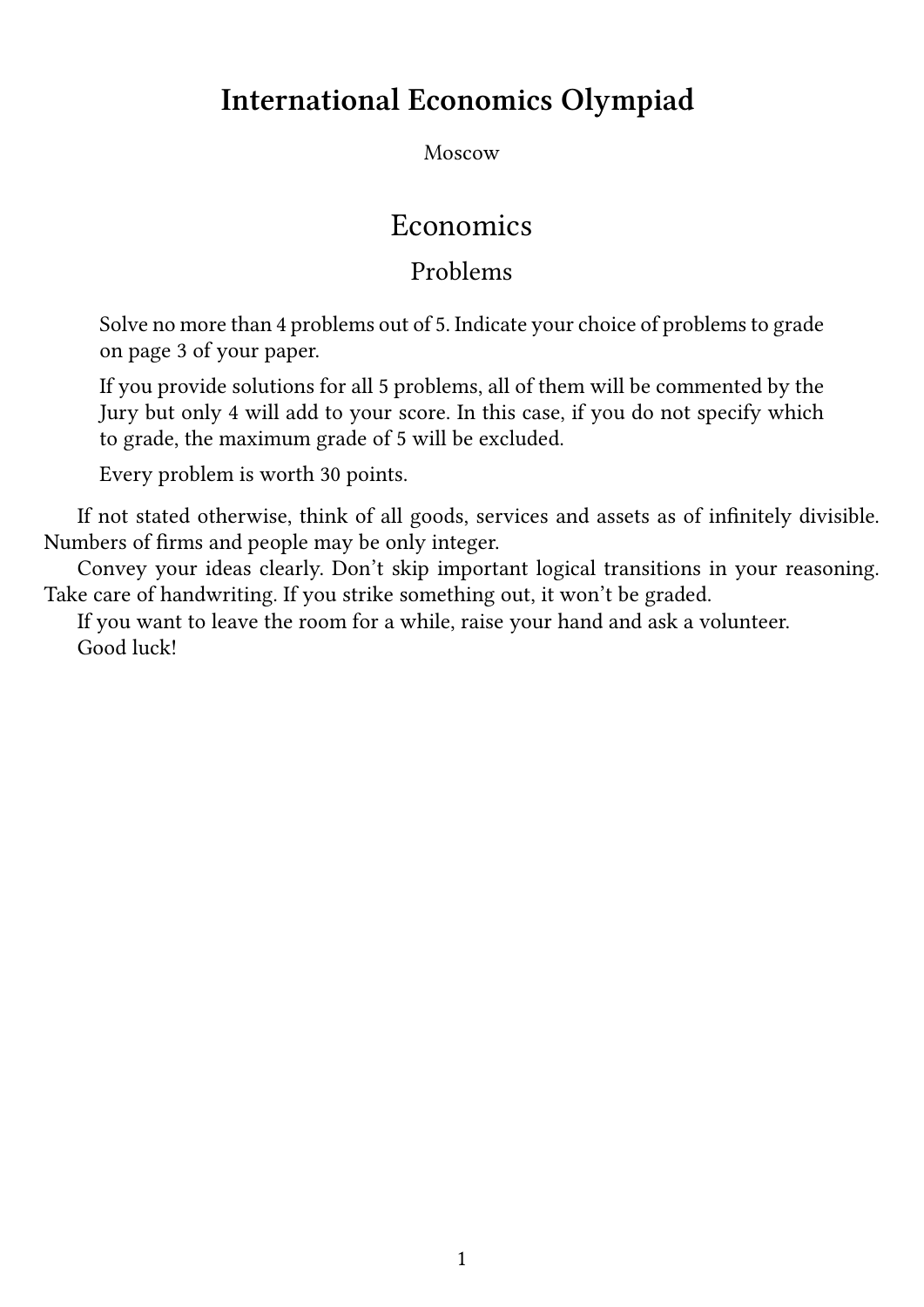### **Problem 1.** "True cost?" *(30 raw points)*

In Moscow, there exists a restaurant chain that uses the following pricing mechanism. A consumer must pay some entrance fee, after that they can order whatever they want for the price that is equal to the cost of ingredients.

The price of an entry ticket depends on the time of the day (being higher in the evening than in the morning), but prices of menu items remain the same and are very low for Moscow standards. For instance, a portion of pasta costs only about \$2–2.5, the price of a ribeye steak is about \$4, a burger with grilled tiger prawns and arugula can be purchased for merely \$3. For only \$3–4 a customer can drink a glass of decent wine. These prices are very low compared to other restaurants in the city. Customers must eat and drink inside; if they want to take something away, the price doubles.

**a)** *(15 rp)* One of the well-known models of price discrimination explains how similar pricing scheme can be profitable for a seller (for instance, in Disneyland entrance fee is high while using most of its facilities is free). Using this model, explain, how such pricing technique helps this restaurant maximize profits (use graphical analysis where appropriate).

**b)** *(15 rp)* While such a scheme is successful in the theme park industry and restaurant business, we don't see supermarkets or clothes shops pricing this way. Explain why.

## **Problem 2.** "Substitutes and complements" *(30 raw points)*

Consider two commodities, A and B, that are substitutes in consumption.

**a)** *(10 pr)* Suppose that the number of consumers of good A increased, thus shifting the demand for it. Assuming perfect competition in both markets, what can you say about the resulting change in the price of B? Explain in detail.

**b)** *(10 pr)* Suppose that A and B are not only substitutes in consumption but also complements in production. What can you say about the resulting change in the price of B? Explain in detail.

**c)** *(10 pr)* Give a real-world example of two commodities that are both substitutes in consumption and complements in production.

## **Problem 3.** "Letting the Briber Go Free" *(30 raw points)*

A situation where a government official uses his position to acquire illicit benefit is called corruption. Corruption is a big problem in many countries and governments design different policies to curb it. According to one of the proposed policies (sometimes called *the Basu* proposal<sup>1</sup>), the government should make it legal to give bribes and severely punish only bribetakers.

**a)** *(10 rp)* Explain the logic behind this proposal: why may it work?

**b)** *(1[0](#page-1-0) rp)* Suppose Alice and Beatrice are trying to pass a test to get the driver's licenses. Alice is a good driver. However, Beatrice is a hazard to other drivers and is about to fail the test. The examiner is corrupt and tries to maximize his revenue from bribes. How will implementing the Basu proposal might affect Alice and Beatrice?

**c)** *(10 rp)* Generalise the example above: for what *class of bribes* the Basu proposal can be an efficient policy?

<span id="page-1-0"></span><sup>&</sup>lt;sup>1</sup>See Basu, K. (2011). *Why, for a Class of Bribes, the Act of Giving a Bribe should be Treated as Legal.*